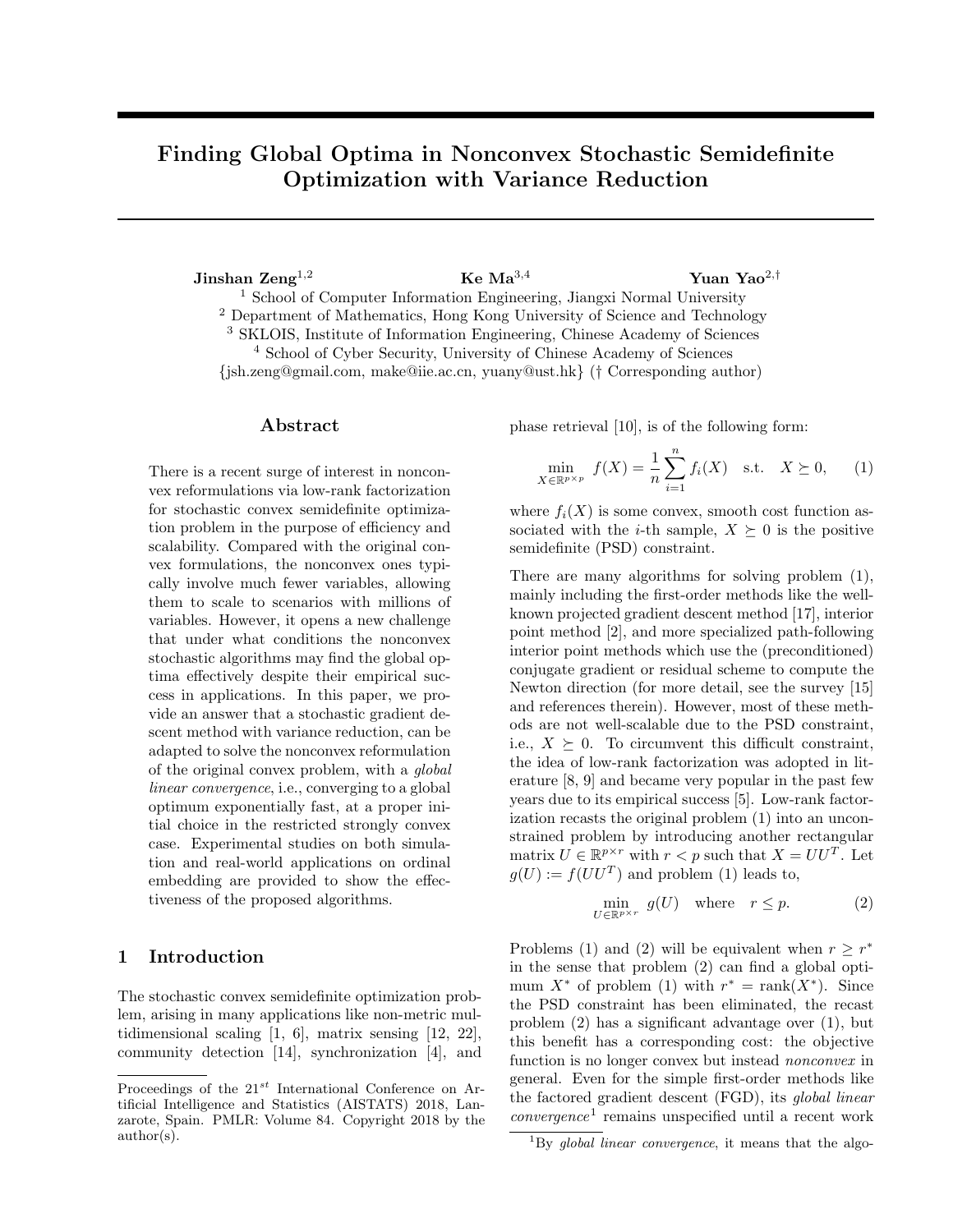in [5]. Moreover, facing the challenge in large scale applications with a big  $n$ , stochastic algorithms [19] have been widely adopted nowadays, that is, at each iteration, we only use the gradient information of one or a small batch of the whole sample instead of the full gradient over n samples. However, due to the variance of such stochastic gradients, the stochastic gradient descent (SGD) method only has a sublinear convergence rate even in the strongly convex case. Various variance reduction techniques have been proposed in literature (see, e.g., [13, 20]), which resume the linear convergence for strongly convex problems. However, it is still open whether these methods can be adapted to the nonconvex problem (2) while enjoying the linear convergence to global optima.

The main contribution in this paper is to fill in this gap by showing that, when adapted to the nonconvex problem (2), our proposed versions of stochastic variance reduced gradient (SVRG) method can find the global optimum of the original problem (1) at a linear convergence rate when the initial choice lies in a prescribed neighbour of the global optimum and the objective function is restricted strongly convex. The initial choice condition here improves the one proposed for FGD in [5]. Moreover, our proposal includes both the fixed step sizes and the adaptive ones using a stabilized modification of Barzilai-Borwein (BB) step sizes [3] which adapts to the non-convex problems when the curvature is not guaranteed as in strongly convex cases. Finally, experiments on both matrix sensing and ordinal embedding demonstrate the effectiveness of the proposed scheme.

The reminder of this paper is organized as follows. Section 2 introduce some algorithmic background with our proposal. Section 3 presents the main convergence results. Section 4 provides some initialization schemes. Section 5 outlines the proof of our main theorem. Section 6 provides some applications to verify our theoretical findings and show the effectiveness of the proposed algorithms. We conclude this paper in Section 7.

**Notations:** For any two matrices  $X, Y \in \mathbb{R}^{p \times p}$ , their inner product is defined as  $\langle X, Y \rangle = \text{tr}(X^T Y)$ . We denote  $\mathbb{S}^p_+$  as the set of positive semidefinite matrices of size  $p \times p$ . For any matrix  $X \in \mathbb{R}^{p \times p}$ ,  $||X||_F$  and  $||X||_2$  denote its Frobenius and spectral norms, respectively, and  $\sigma_{\min}(X)$  and  $\sigma_{\max}(X)$  denote the smallest and largest strictly positive singular values of X, denote  $\tau(X) := \frac{\sigma_{\max}(X)}{\sigma_{\min}(X)}$ , with a slight abuse of notation, we also use  $\sigma_1(X) \equiv \sigma_{\max}(X) \equiv ||X||_2$ , and  $X_r$  denotes the rank- $r$  approximation of  $X$  via its truncated singular value decomposition (SVD) for any  $r \leq p$ .  $\mathbf{I}_p$ 

Algorithm 1 SVRG for Problem (1)

**Parameters:** update frequency  $m$ , step size (or learning rate)  $\{\eta_k\}$ , initial point  $\tilde{U}^0 \in \mathbb{R}^{p \times r}$ for  $k=0,1,\ldots$  do  $\tilde{X}^k := \tilde{U}^k(\tilde{U}^k)^T$  $g_k = \frac{1}{n} \sum_{i=1}^n \nabla f_i(\tilde{X}^k) \tilde{U}^k$  $U^0 = \tilde{U}^k$ for  $t = 0, \ldots, m - 1$  do  $X^t = U^t U^{tT}$ Randomly pick  $i_t \in \{1, \ldots, n\}$  $U^{t+1} = U^t - \eta_k (\nabla f_{i_t}(X^t) U^t - \nabla f_{i_t}(\tilde{X}^k) \tilde{U}^k + g_k)$ end for  $\tilde{U}^{k+1} = U^m$ end for

denotes the identity matrix with the size  $p \times p$ . We will omit the subscript p of  $I_p$  if there is no confusion in the context.

#### 2 Algorithms

Without loss of generality, we assume that  $f$  is a symmetric function, i.e.,  $f(X) = f(X^T)$  throughout the paper. For  $X = U U^T$ , the gradient of  $g(U) :=$  $f(UU^T)$  is

$$
\nabla g(U) = (\nabla f(UU^T) + \nabla f(UU^T)^T)U = 2\nabla f(X)U.
$$

A. FGD: The FGD method proposed by [5] can be described as follows: let  $U^t$  be the iterate at the t-th iteration and  $X^t := U^t U^{t^T}$ , then the next iterate  $U^{t+1}$ is updated according to the following

$$
U^{t+1} = U^t - \eta \nabla f(X^t) U^t,\tag{3}
$$

where  $\eta > 0$  is a step size.

B. Stochastic FGD (SFGD): As a stochastic counterpart of FGD (3), SFGD here can be naturally described as follows: at the *t*-th iteration, randomly pick an  $i_t \in \{1, \ldots, n\}$ , then update the next iteration via

$$
U^{t+1} = U^t - \eta_t \nabla f_{i_t}(X^t) U^t,\tag{4}
$$

where  $\eta_t > 0$  is a diminishing step size.

C. SVRG:<sup>2</sup> The SVRG method was firstly proposed by [13] for minimizing a finite sum of convex functions with a vector argument. The main idea of SVRG is adopting the variance reduction technique to accelerate SGD and achieve the linear convergence rate.

rithm converges to a global optimum exponentially fast when the initial choice is in a prescribed ball.

<sup>&</sup>lt;sup>2</sup>Besides SVRG, there are some other accelerated stochastic methods like SAG, SDCA and their variants. We focus on SVRG mainly due to SVRG might require less storage than SAG and SDCA, and thus it may be more suitable for the applications considered in this paper.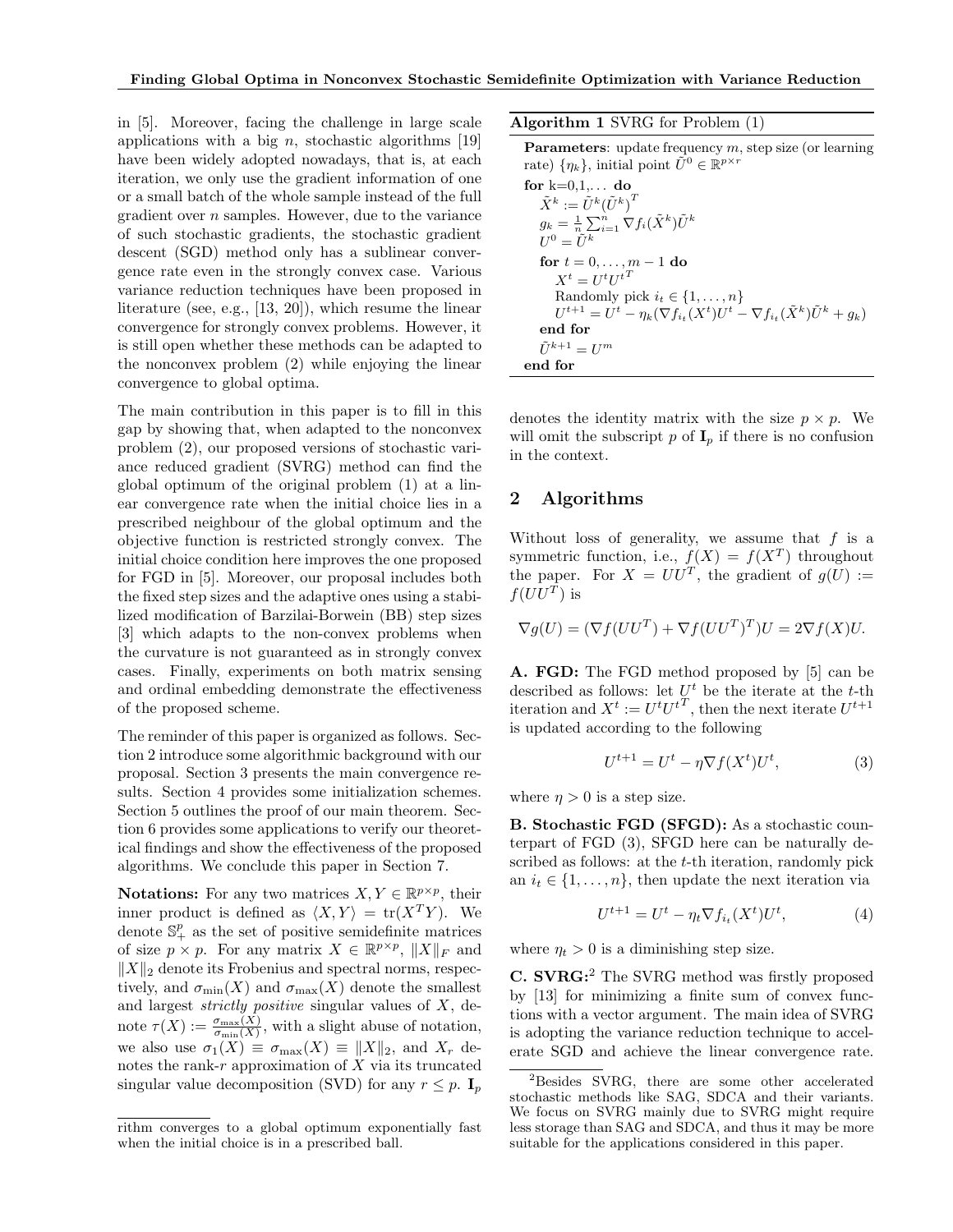Specifically, SVRG for solving problem (2) can be described as in Algorithm 1. There are mainly two loops including an inner loop and an outer loop in SVRG. One important implementation issue of SVRG is the tuning of the step size. There are mainly two classes of step sizes: determined or data adaptive. Here we discuss three particular choices.

(a) Fixed step size [13]:

$$
\eta_k \equiv \eta, \quad \text{for some } \eta > 0. \tag{5}
$$

(b) Barzilai-Borwein (BB) step size [3, 21]: given an initial  $\eta_0 > 0$  and for  $k \geq 1$ , let  $\tilde{g}_k := \nabla f(\tilde{X}^k)$ ,

$$
\eta_k = \frac{1}{m} \cdot \frac{\|\tilde{X}^k - \tilde{X}^{k-1}\|_F^2}{|\langle \tilde{X}^k - \tilde{X}^{k-1}, \tilde{g}_k - \tilde{g}_{k-1} \rangle|}. \tag{6}
$$

Note that such a BB step size is originally studied for strongly convex objective functions [21], and it may be breakout if there is no guarantee of the curvature of  $f$  like in nonconvex cases. In order to avoid such possible instability of (6) in our studies, a variant of BB step size, called the stabilized BB step size, is suggested as follows.

(c) Stabilized BB (SBB) step size: given an initial  $\eta_0 > 0$  and an  $\epsilon \geq 0$ , for  $k \geq 1$ ,

$$
\eta_k = \frac{1}{m} \times \frac{\|\tilde{X}^k - \tilde{X}^{k-1}\|_F^2}{\|\langle \tilde{X}^k - \tilde{X}^{k-1}, \tilde{g}_k - \tilde{g}_{k-1}\rangle\| + \epsilon \|\tilde{X}^k - \tilde{X}^{k-1}\|_F^2}.
$$
\n(7)

Throughout the rest of paper, with a slight abuse, we still name the original SVRG with a fixed step size as SVRG, and call the SVRG with stabilized BB step size (7) as  $\textbf{SVRG-SBB}_{\epsilon}$ , and particularly, we call SVRG with BB step size as  $\text{SVRG-SBB}_0$ . Besides the above three step sizes, there are some other schemes like the diminishing step size and the use of smoothing technique in BB step size as discussed in [21]. However, we mainly focus on the listed three step sizes in this paper due to they have been demonstrated to be effective in practice. Moreover, we only consider the Option-I suggested in [13] for Algorithm 1, since Option-I in SVRG is generally a more natural and better choice than Option-II as demonstrated in both [13] and [21] in the vector setting.

## 3 Global Linear Convergence of SVRGs

To present our main convergence results, we need the following assumptions.

**Assumption 1** Each  $f_i$   $(i = 1, \ldots, n)$  satisfies the following:

(a)  $f_i$  is L-Lipschitz differentiable for some constant  $L > 0$ , i.e.,  $f_i$  is smooth and  $\nabla f_i$  is Lipschitz continuous satisfying

$$
\|\nabla f_i(X) - \nabla f_i(Y)\|_F \le L\|X - Y\|_F, \ \forall X, Y \in \mathbb{S}^p_+.
$$

(b)  $f_i$  is  $(\mu, r)$ -restricted strongly convex for some constants  $\mu > 0$  and  $r \leq p$ , i.e., for any  $X, Y \in$  $\mathbb{S}^p_+$  with rank-r

$$
f_i(Y) \ge f_i(X) + \langle \nabla f_i(X), Y - X \rangle + \frac{\mu}{2} ||Y - X||_F^2.
$$

Assumption 1 implies that  $f$  is also  $L$ -Lipschitz differentiable and  $(\mu, r)$ -restricted strongly convex. For any L-Lipschitz differentiable and  $(\mu, r)$ -restricted strongly convex function  $h$ , the following hold  $([18])$ 

$$
h(Y) \le h(X) + \langle \nabla h(X), Y - X \rangle + \frac{L}{2} ||Y - X||_F^2,
$$
  

$$
\mu ||X - Y||_F^2
$$
  

$$
\le \langle \nabla h(X) - \nabla h(Y), X - Y \rangle \le L ||X - Y||_F^2,
$$

where the first inequality holds for any  $X, Y \in \mathbb{S}^p_+$ , and the second inequality holds for any  $X, Y \in \mathbb{S}^p_+$  with rank  $r$ , the first inequality and the right-hand side of the second inequality hold for the Lipschitz continuity of  $\nabla h$ , and the left-hand side of the second inequality is due to the  $(\mu, r)$ -restricted strong convexity of h.

Let  $X^*$  be a global optimum of problem (1) with rank  $r^* := \text{rank}(X^*), X^*_r$  be its rank- $r$   $(r \leq r^*)$  best approximation via truncated singular value decomposition (SVD), and  $U_r^*$  be a decomposition of  $X_r^*$  via  $X_r^* = U_r^* U_r^{*T}$ . Under Assumption 1, we define the following constants:

$$
\kappa := \frac{L}{\mu}, \quad \gamma_0 := \frac{2(\sqrt{2} - 1)}{3\kappa},\tag{8}
$$

$$
\bar{\eta} := \min \left\{ \frac{(1 - \sqrt{\gamma_0})^2}{\frac{\|\nabla f(X_r^*)\|_F}{L\sigma_r(X_r^*)} + (2\sqrt{\gamma_0} + \gamma_0)\tau(U_r^*)}, 1 \right\}, (9)
$$

$$
\xi := \bar{\eta}(1 - \bar{\eta}/2),\tag{10}
$$

where  $\tau(X_r^*) := \frac{\sigma_1(X_r^*)}{\sigma_r(X_r^*)}$  $\frac{\sigma_1(X_r^*)}{\sigma_r(X_r^*)}$  and  $\tau(U_r^*) := \frac{\sigma_1(U_r^*)}{\sigma_r(U_r^*)}$  $\frac{\sigma_1(U_r)}{\sigma_r(U_r^*)}$ .  $\kappa \ge 1$  is generally called the condition number of the objective function. Thus,  $0 < \gamma_0 \leq \frac{2(\sqrt{2}-1)}{3}$  $\frac{2-1}{3}$  and  $0 < \xi \leq 1/2$ .

As  $r$  is used in the alternative nonconvex problem  $(2)$ , the sequence  $\{\hat{X}^k\}$  generated by SVRG in Algorithm 1 is at least rank-r, and can only converge to a rank-r matrix if it is convergent. Therefore, we impose the following assumption to guarantee that the distance between  $X_r^*$  and  $X^*$  should be relatively small, otherwise, the introduced problem (2) is not a good alterative of the original problem (1).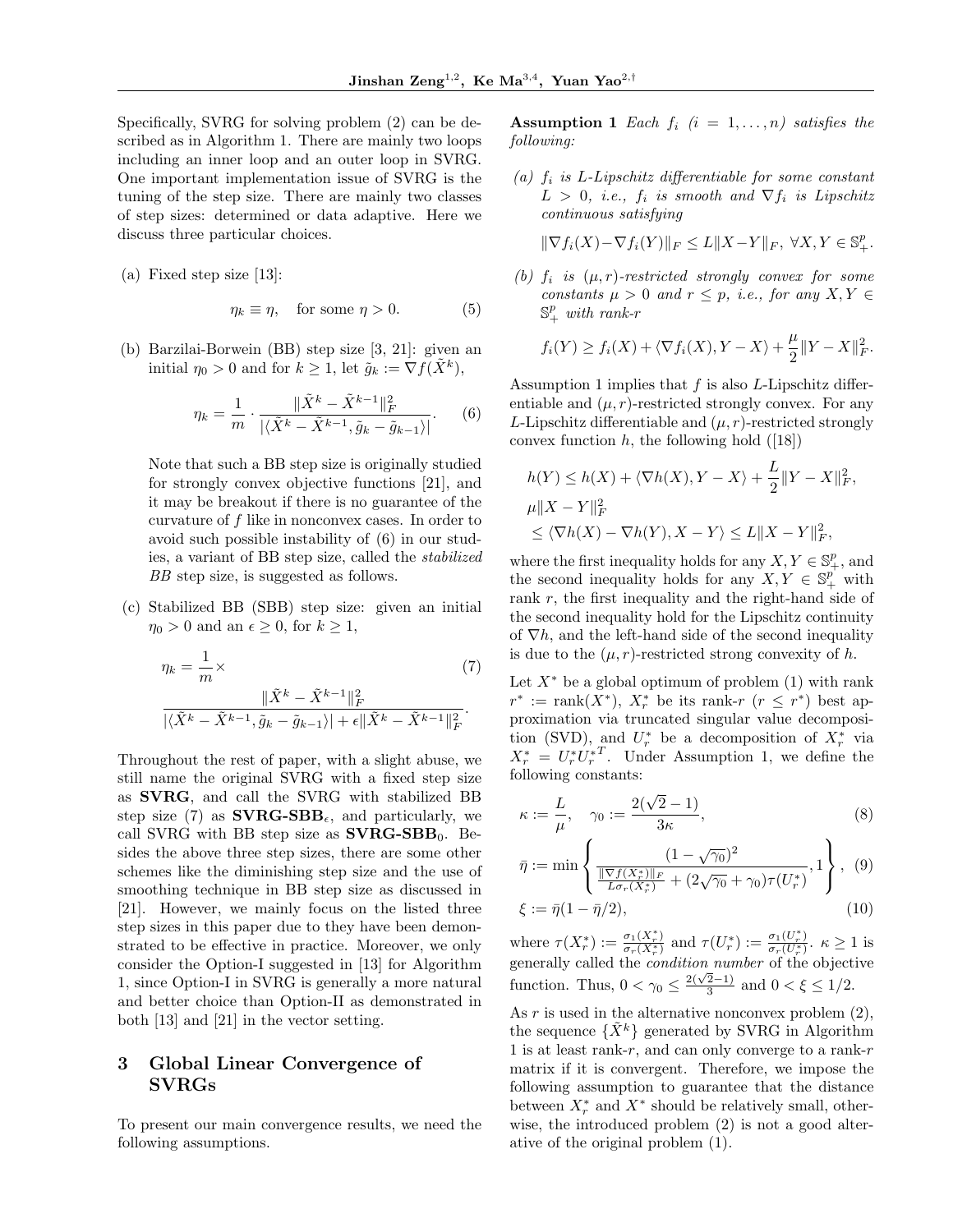#### Assumption 2 (rank-r approximation error)

Let  $X^*$  be a global optimum of problem (1),  $X^*_r$  be the rank-r approximation of  $X^*$  for a given positive integer  $r \leq r^* := \text{rank}(X^*)$ . The following holds

$$
||X_r^* - X^*||_F < \frac{\sqrt{2} - 1}{\sqrt{3}} \xi^{1/2} \kappa^{-1} \cdot \sigma_r(X^*),
$$

where  $\kappa$  is specified in (8), and  $\sigma_r(X^*)$  is the r-th largest singular value of  $X^*$ .

Assumption 2 is a regular assumption used in literature (say, [5]). Roughly speaking, Assumption 2 can be regarded as some noise assumption on problem (1). On the other hand, Assumption 2 is imposed to guarantee the uniqueness of the rank- $r$  best approximation  $X_r^*$ . Otherwise, when  $||X_r^* - X^*||_F \ge \sigma_r(X^*),$ if  $X^* = I_5$ , i.e., an identity matrix with the size  $5 \times 5$ , then  $X^*_r$  with  $r = 4$  has five possible candidates. Such assumption naturally holds for  $r = r^*$ , and when  $r < r^*$ , it might be satisfied if the singular values of  $X^*$  possess certain *compressible property*<sup>3</sup>. Under Assumption 2, we define several positive constants as follows:  $\Delta := \frac{(\sqrt{2}-1)^2 \xi^2 \sigma_r^2(X_r^*)}{3\kappa^2} - \xi \|X_r^* - X^*\|_F^2$  $\tilde{\Delta} := \frac{4(\sqrt{2}-1)^2 \xi^2 \sigma_r^2(X_r^*)}{9 \kappa^2} - \xi \| X_r^* - X^* \|_F^2,$ 

$$
\gamma_l := \frac{2(\sqrt{2}-1)\xi\sigma_r(X_r^*)}{3\kappa} - \sqrt{\Delta},\tag{11}
$$

$$
\gamma_u := \frac{2(\sqrt{2}-1)\xi\sigma_r(X_r^*)}{3\kappa} + \sqrt{\Delta},\tag{12}
$$

$$
\tilde{\gamma}_l := \frac{2(\sqrt{2}-1)\xi \sigma_r(X_r^*)}{3\kappa} - \sqrt{\tilde{\Delta}},\tag{13}
$$

$$
\tilde{\gamma}_u := \frac{2(\sqrt{2}-1)\xi \sigma_r(X_r^*)}{3\kappa} + \sqrt{\tilde{\Delta}}.\tag{14}
$$

Note that the following relations hold

$$
\gamma_l + \gamma_u = \frac{4(\sqrt{2} - 1)\xi \sigma_r(X_r^*)}{3\kappa},\tag{15}
$$

$$
\tilde{\gamma}_l < \gamma_l < \gamma_u < \tilde{\gamma}_u \le \gamma_0 \sigma_r(X_r^*),\tag{16}
$$

where the last inequality of (16) holds for  $0 < \xi \leq 1/2$ and  $\tilde{\gamma}_u \leq 2\xi \gamma_0 \sigma_r(X_r^*) \leq \gamma_0 \sigma_r(X_r^*)$ .

We also need the following common assumption on the stochastic direction, which has been widely used in literature on stochastic algorithms (say, [7] and reference therein).

**Assumption 3 (Unbiasedness)** 
$$
\{\nabla f_{i_t}(X^t)U^t\}
$$
 *sat-  
isfies*  $\mathbb{E}_{i_t}[\nabla f_{i_t}(X^t)U^t] = \nabla f(X^t)U^t$ ,  $\forall t \in \mathbb{N}$ .

If  $i_t$  is uniformly sampled, (see [16, 24] for studies on importance sampling), then the above assumption can be satisfied. Under Assumptions 1-3, let  $\mathcal{N}_{\gamma_0} :=$  ${U : ||U - U_r^*||_F^2 \leq \gamma_0 \sigma_r(X_r^*)},$  and we define the following constants:  $\mathcal{B} := \sup_{U \in \mathcal{N}_{\gamma_0}} ||UU^T||_F, B_0 :=$  $\sup_{U \in \mathcal{N}_{\gamma_0}} \left\{ \mathbb{E}_{i_t} [\|\nabla f_{i_t}(UU^T)\|_F^2] - \|\nabla f(UU^T)\|_F^2 \right\},$  $B_1 := \sup_{U \in \mathcal{N}_{\gamma_0}} \|\nabla f(UU^T)\|_F^2,$ 

$$
B_2 := 4 \left[ 2L^2 \mathcal{B}(\mathcal{B} + \|X_r^*\|_F) + B_0 + B_1 \right],\tag{17}
$$

$$
\theta := \frac{2\xi B_2}{L(\sqrt{\tilde{\Delta}} - \sqrt{\Delta})} = \frac{18B_2\kappa\delta}{(\sqrt{2} - 1)^2 \xi \mu \sigma_r^2(X_r^*)},\tag{18}
$$

$$
\eta_{\max} := \min\left\{\zeta_1, \zeta_2, \frac{1}{2\theta}\right\},\tag{19}
$$

where  $\delta := \sqrt{\tilde{\Delta}} + \sqrt{\Delta}, \zeta_1 := \frac{1}{12 \left[ 2L \cdot \kappa \mathcal{B} + \frac{B_0 + B_1}{(\sqrt{2}-1)\mu \sigma_T(X_r^*)} \right]},$ √

and  $\zeta_2 := \frac{(\sqrt{2}-1)\mu \xi \sigma_r(X_r^*)}{12B_2}$  $\frac{1}{12B_2}$ . It can be seen that  $\beta$  is the upper bound of  $X = U U^T$ ,  $B_0$  represents variance of the stochastic gradient of  $f$ , and  $B_1$  is the upper bound of the squared Frobenius norm of gradient  $\nabla f(UU^T)$ , restricted to the closed ball  $\mathcal{N}_{\gamma_0}$ .

Let  $\{\eta_k\}$  be a sequence satisfying  $\eta_k \in (0, \eta_{\text{max}})$  for any  $k \in \mathbb{N}$ . Given a positive integer m, define

$$
\rho_k := 1 - \frac{\eta_k(\sqrt{2} - 1)^2 \xi \mu \sigma_r^2(X_r^*)}{18\kappa \delta},
$$
\n(20)

$$
\tilde{\rho}_k := \rho_k^m + (1 - \rho_k^m)\eta_k \theta. \tag{21}
$$

It is easy to check that  $0 < \rho_k < 1$  and  $0 < \tilde{\rho}_k < 1$ . Based on the above defined constants, we present our main theorem as follows.

Theorem 1 (Linear convergence of SVRG) Let  $\{U^k\}$  be a sequence generated by Algorithm 1. Suppose that Assumptions 1-3 hold, and that  $\eta_k \in (0, \eta_{\text{max}})$ . The following hold: (a) if  $\gamma_l \langle \mathbf{W} | \tilde{U}^0 - U_r^* | \mathbf{W} | \tilde{K} \rangle \langle \gamma_u, \mathbf{W} \rangle$ there hold

- (a1)  $\{\mathbb{E}[\|\tilde{U}^k U_r^*\|_F^2]\}$  is monotonically decreasing,
- (a2) (Linear convergence) for any  $k \geq 1$ ,

$$
\mathbb{E}[\|\tilde{U}^{k} - U_{r}^{*}\|_{F}^{2}]
$$
\n
$$
\leq \left(\prod_{i=0}^{k-1} \tilde{\rho}_{i}\right) \cdot \|\tilde{U}^{0} - U_{r}^{*}\|_{F}^{2} + \tilde{\gamma}_{l} \times
$$
\n
$$
\left[\sum_{t=0}^{k-2} \left(\prod_{i=t+1}^{k-1} \tilde{\rho}_{i} \cdot (1 - (\rho_{t})^{m})\right) + (1 - (\rho_{k-1})^{m})\right].
$$
\n(22)

(b) In addition, if  $\|\tilde{U}^0 - U_r^*\|_F^2 \leq \gamma_l$ , then  $\mathbb{E}[\|\tilde{U}^k U_r^* \|_F^2 \leq \gamma_l$  for any  $k \in \mathbb{N}$ .

The above theorem holds for a generic step size satisfying  $\eta_k \in (0, \eta_{\text{max}})$ . Actually, if  $\{\eta_k\}$  is lower bounded by a positive constant  $\eta_{\min}$  and obviously,  $\eta_{\min} < \eta_{\max}$ ,

 ${}^3\sigma_i(X^*)$  decays in a power law, i.e.,  $\sigma_i(X^*) \leq Ci^{-q}, i =$  $1, 2, \ldots, p$  for some constants  $C, q > 0$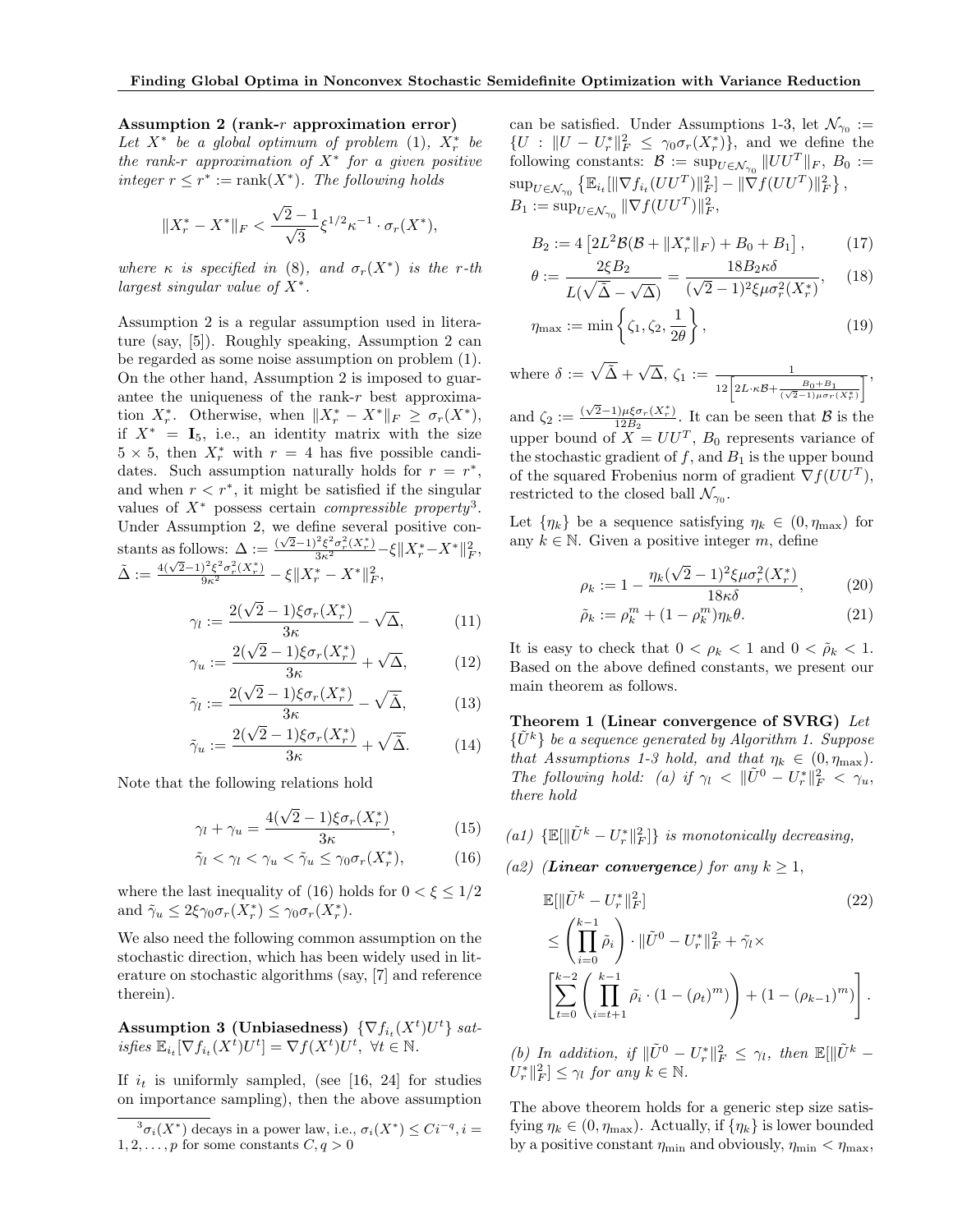.



Figure 1: Convergence path of SVRG.

then by (20) and (21),  $\rho_k \in (\rho_{\min}, \rho_{\max})$  and  $\tilde{\rho}_k \in$ ( $\theta\eta_{\min}, \tilde{\rho}_{\max}$ ), where  $\rho_{\min} := 1 - \frac{\eta_{\max}(\sqrt{2}-1)^2 \xi \mu \sigma_r^2(X_r^*)}{18\kappa \delta},$  $\rho_{\text{max}} := 1 - \frac{\eta_{\text{min}}(\sqrt{2}-1)^2 \xi \mu \sigma_r^2(X_r^*)}{18\kappa \delta}, \text{ and } \tilde{\rho}_{\text{max}} := \rho_{\text{max}}^m +$  $(1 - \rho_{\text{max}}^m)\theta\eta_{\text{max}} < 1$ . Thus,  $\prod_{i=0}^{k-1} \tilde{\rho}_i \leq (\tilde{\rho}_{\text{max}})^k$ , and

$$
\sum_{t=0}^{k-2} \left( \prod_{i=t+1}^{k-1} \tilde{\rho}_i \cdot (1 - (\rho_t)^m) \right) + (1 - (\rho_{k-1})^m)
$$
  
\n
$$
\leq (1 - \rho_{\min}^m) \cdot \left[ 1 + \sum_{t=0}^{k-2} (\tilde{\rho}_{\max})^{k-t-1} \right]
$$
  
\n
$$
= (1 - \rho_{\min}^m) \cdot \frac{1 - (\tilde{\rho}_{\max})^k}{1 - \tilde{\rho}_{\max}} = \frac{1 - \rho_{\min}^m}{1 - \rho_{\max}^m} \cdot \frac{1 - (\tilde{\rho}_{\max})^k}{1 - \theta \eta_{\max}}
$$

Let  $\bar{\gamma}_l := \frac{1-\rho_{\min}^m}{1-\rho_{\max}^m} \cdot \frac{\tilde{\gamma}_l}{1-\theta\eta_{\max}}$ . According to the above two inequalities, (22) implies that

$$
\mathbb{E}[\|\tilde{U}^{k} - U^{*}_{r}\|_{F}^{2}] - \bar{\gamma}_{l} \leq (\tilde{\rho}_{\max})^{k} (\|\tilde{U}^{0} - U^{*}_{r}\|_{F}^{2} - \bar{\gamma}_{l}),
$$

which shows the linear convergence of SVRG. Thus, Theorem 1 shows certain global linear convergence of SVRG, that is, the convergence to a global optimum starting from some good initial point, as depicted in Figure 1. From Figure 1, starting from an initialization lying in a  $\gamma_u$ -neighborhood of  $U_r^*$ , SVRG converges exponentially fast until achieving a small  $\bar{\gamma}_l$ neighborhood of  $U_r^*$ ; while if the initialization lies in the  $\gamma_l$ -ball of  $U_r^*$ , then SVRG will never escape from this small ball in expectation.

The comparisons on convergence results between FGD [5] and SVRG in the restricted strongly convex case are shown in Table 1. The convergence result of SVRG is presented in expectation. From Table 1, the requirement on the rank-r approximation error can be relaxed from the order  $\mathcal{O}(\frac{\sigma_r(X_r^*)}{r^{1.5}\tau(X^*)^2})$  $\frac{\sigma_r(X_r^*)}{\kappa^{1.5}\tau(X_r^*)}$ ) to  $\mathcal{O}(\frac{\sigma_r(X_r^*)}{\kappa})$ the requirement on the radius of initialization can be  $\frac{A_r}{\kappa}$ ), and relaxed from  $\mathcal{O}(\frac{\sigma_r(X_r^*)}{\kappa^2 \tau^2 (X^*)^2})$  $\frac{\sigma_r(X_r^*)}{\kappa^2 \tau^2(X_r^*)}$ ) to  $\mathcal{O}\left(\frac{\sigma_r(X_r^*)}{\kappa}\right)$  $\frac{(\Lambda_r)}{\kappa}$ , where  $\kappa$  is the "condition number" of the objective function  $f$  (specified in (8)),  $\sigma_r(X_r^*)$  and  $\tau(X_r^*)$  are respectively the r-th largest singular value and the condition number of the rank-r approximation  $X_r^*$  of the optimum  $X^*$ with  $r \leq r^* := \text{rank}(X^*)$ .

| Algorithm  | $  X^* - X^*_{r}  _F$                                                      | Initialization                                                           |
|------------|----------------------------------------------------------------------------|--------------------------------------------------------------------------|
| FGD([5])   | $\mathcal{O}\left(\frac{\sigma_r(X_r^*)}{\kappa^{1.5}\tau(X_r^*)}\right)$  | $\mathcal{O}\left(\frac{\sigma_r(X_r^*)}{\kappa^2 \tau^2(X_r^*)}\right)$ |
| SVRG (our) | $\mathcal{O}\left(\frac{\sigma_r(X_r^*)}{\kappa \tau^{0.5}(X_r^*)}\right)$ | $\mathcal{O}\left(\frac{\sigma_r(X_r^*)}{\kappa\tau(X_n^*)}\right)$      |

Table 1: Comparisons on convergence results (in order) between FGD [5] and SVRG (this paper) in the restricted strongly convex case.

In the following, we give a corollary to show the convergence of SVRG when adopting the considered three step-size strategies (5)-(7).

Corollary 1 (Convergence for step size choices) Under conditions of Theorem 1, all claims in Theorem 1 hold, if one of the following conditions holds:

- (1)  $\eta \in (0, \eta_{\text{max}})$  when a fixed step size is adopted;
- (2)  $m > \frac{1}{(\mu + \epsilon)\eta_{\text{max}}}$  for any  $\epsilon \geq 0$  when SBB step size is adopted.

By the definition of SBB step size (7), and Assumption 1, we have

$$
\frac{1}{m(L+\epsilon)} \leq \eta_k \leq \frac{1}{m(\mu+\epsilon)}.
$$

Thus, if  $m > \frac{1}{(\mu + \epsilon)\eta_{\max}}$ , then  $\eta_k < \eta_{\max}$  for any  $k \in \mathbb{N}$ . From (11)-(13), if  $r = r^*$  then  $||X_r^* - X^*||_F = 0$ , and thus  $\tilde{\gamma}_l = 0$  and  $\gamma_u = \frac{(2+\sqrt{3})\cdot(\sqrt{2}-1)\xi\sigma_r(X_r^*)}{3\kappa}$  $\frac{2-1}{3\kappa} \frac{\sigma_r(\Lambda_r)}{2\kappa}$ . However, in this case,  $\gamma_l = \frac{(2-\sqrt{3})\cdot(\sqrt{2}-1)\xi\sigma_r(X_r^*)}{3\kappa} > 0$ . Thus, we cannot claim the exact recovery of a global optimum directly from Theorem 1 even if  $\|\tilde{U}^0 - U_r^*\|_F^2 \leq \gamma_l$ . To circumvent this problem, we use a more consecutive step size, and get the following corollary showing the exact recovery of SVRG. Let

$$
\bar{\eta}_{\max} := \min\left\{\frac{L\gamma_u}{2B_2\xi}, \eta_{\max}\right\}.
$$
 (23)

Corollary 2 (Exact recovery when  $r = r^*$ ) Let  $\{U^k\}$  be a sequence generated by Algorithm 1. Let Assumptions 1 and 3 hold. If the following conditions hold: (a)  $r = r^*$ , (b)  $\eta_k \in (0, \bar{\eta}_{\text{max}})$ , and (c)  $\|\tilde{U}^0 - U_r^*\|_F^2 < \frac{(2+\sqrt{3})\cdot(\sqrt{2}-1)\xi\sigma_r(X_r^*)}{3\kappa}$  $\frac{2-1)\xi\sigma_r(\Lambda_r)}{3\kappa}$ , then SVRG exactly recover the global optimum  $X^*$  in expectation at a linear rate.

Corollary 2 shows that if fortunately, we can take  $r$  as the exact rank  $r^*$  of the global optimum, then SVRG can exactly find the global optimum in expectation exponentially fast, as long as the initialization lies in a neighborhood of the global optimum. The proof of this corollary is presented in (Supplementary Material: Section 2.2).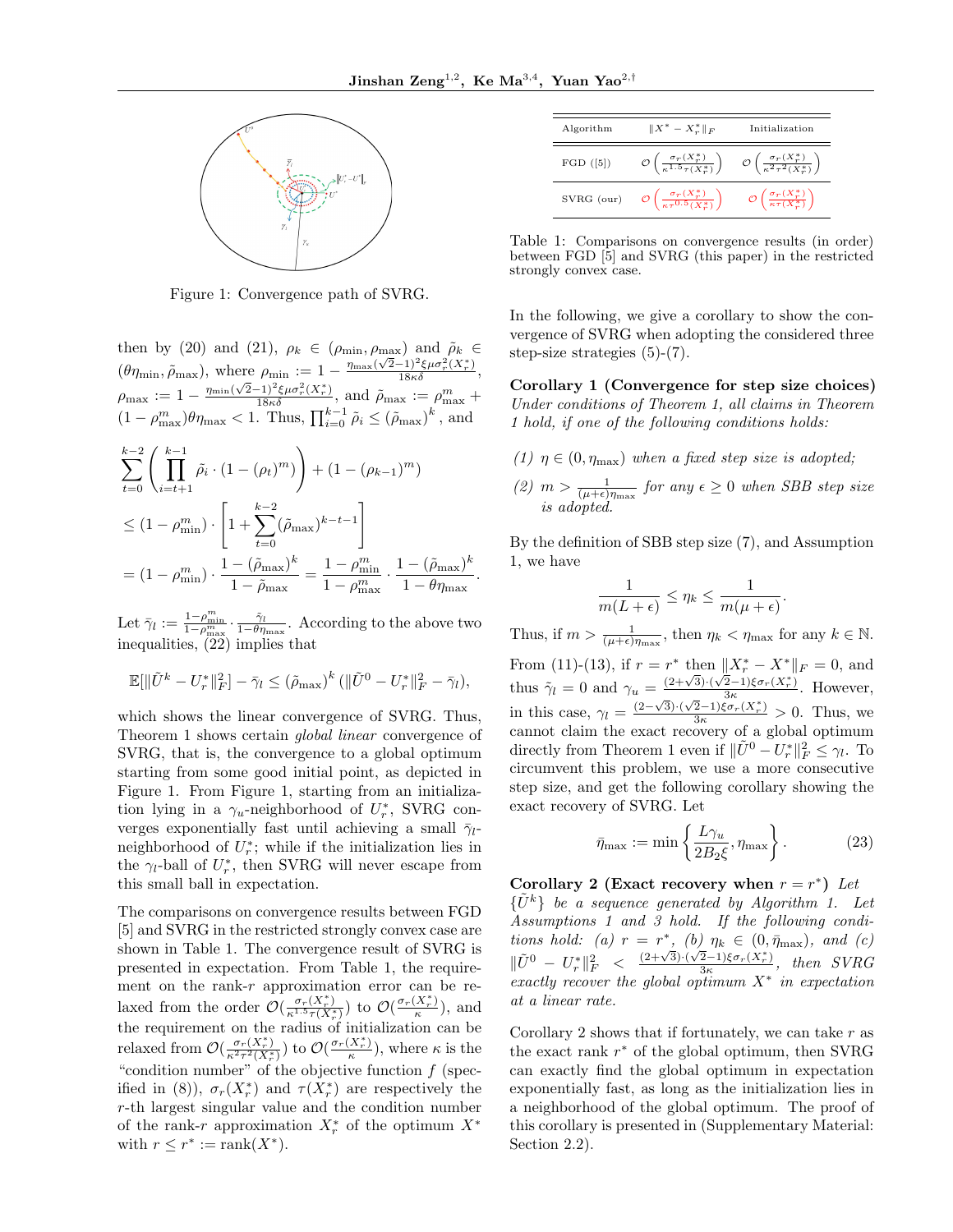#### 4 On Initialization Schemes

According to our main theorem (see, Theorem 1), the initialization should be close to  $U_r^*$  to get the provable convergence. In the following, we discuss some potential initialization schemes.

Scheme I: One common way is to use one of the standard convex algorithms (say, projected gradient descent method) and obtain a good initialization  $U^0$ , then switch to SVRG to get a higher precision solution. A specific implementation of this idea has been used in [22] to deal with the matrix sensing problem, and some theoretical guarantees of this scheme have been developed in [5].

**Scheme II:** Another way is firstly to get  $X^0 :=$  $\frac{1}{\|\nabla f(0) - \nabla f(\mathbf{e}_1 \mathbf{e}_1^T)\|_F} \cdot \text{Proj}_{\mathbb{S}^p_+}(-\nabla f(0)), \text{ then take } U^0 \in$  $\mathbb{R}^{p \times r}$  such that  $U^0 U^{0^T} = X_r^0$ , where  $X_r^0$  is the rank-r best approximation of  $X^0$  via SVD, and  $\mathbf{e}_1 \in \mathbb{R}^p$  is the vector with 1 as the first component and 0 as the other components. The effectiveness of such scheme is guaranteed by [5, Corollary 12] when the objective function is *well-conditioned*, i.e., has a small  $\kappa$ .

Scheme III: Note that the previous two schemes need at least one SVD, which might be prohibitive in large scale applications. To avoid such an issue, random initialization can be exploited which actually works well in many applications.

## 5 Outline of Proofs

To prove Theorem 1, we need the following key lemma, which gives an error estimate of the inner loop.

**Lemma 1 (A key lemma)** Let  $\{U^t\}_{t=0}^m$  be the sequence at the k-th inner loop. Let Assumptions 1, 2 and 3 hold. Let  $\eta_k \in (0, \eta_{\text{max}})$ . If  $\gamma_l \leq \mathbb{E}[\Vert U^k \|U_r^*\|_F^2\| < \gamma_u$ , then the sequence  $\{\mathbb{E}[\|U^t-U_r^*\|_F^2]\}\;$  is monotonically decreasing for  $t = 0, \ldots, m$ , and

$$
\mathbb{E}_{i_t}[\|U^{t+1} - U_r^*\|_F^2] \le \frac{\eta_k L}{2} \|X^* - X_r^*\|_F^2
$$
\n
$$
\|U_t^* - U_r^*\|_F^2 \le 2(\sqrt{2} - 1)
$$
\n
$$
\|U_t^* - U_r^*\|_F^2 \le 2(\sqrt{2} - 1)
$$
\n
$$
\|U_t^* - U_r^*\|_F^2 \le 2(\sqrt{2} - 1)
$$

+ 
$$
||U^t - U_r^*||_F^2 - \frac{2(\sqrt{2}-1)}{3} \eta_k \mu \sigma_r(X_r^*)||U^t - U_r^*||_F^2
$$
  
+  $\frac{\eta_k L}{2\xi}||U^t - U_r^*||_F^4 + \eta_k^2 B_2 \cdot ||\tilde{U}^k - U_r^*||_F^2$ 

where  $B_2$  is specified in (17); while if  $\mathbb{E}[\|\tilde{U}^k - U_r^*\|_F^2] \leq$  $\gamma_l$ , then  $\mathbb{E}[\Vert U^t - U^*_r \Vert_F^2] \leq \gamma_l$  for any  $t = 0, \ldots, m$ .

The sketch proof of Lemma 1: We prove this lemma by induction. Specifically, we first show that if  $\gamma_l \langle \mathbb{E}[\|U^t - U^*_r\|_F^2] \langle \gamma_u, \text{ then } \mathbb{E}[\|U^{t+1} - U^*_r\|_F^2] \leq$  $\mathbb{E}[\|U^t - \overline{U_r^*}\|_F^2] < \gamma_u$  for  $t = 0, \ldots, m-1$ . Furthermore,

$$
\mathbb{E}[\|U^{t+1}-U_r^*\|_F^2]
$$
 can be estimated via noting that

$$
\mathbb{E}_{i_t}[\|U^{t+1} - U_r^*\|_F^2]
$$
  
= 
$$
\|U^t - U_r^*\|_F^2 + \eta_k^2 \mathbb{E}_{i_t}[\|v_k^t\|_F^2]
$$
  
- 
$$
2\eta_k \mathbb{E}_{i_t}[\langle v_k^t, U^t - U_r^* \rangle],
$$

where  $v_k^t = \nabla f_{i_t}(X^t)U^t - \nabla f_{i_t}(\tilde{X}^k)\tilde{U}^k + \nabla f(\tilde{X}^k)\tilde{U}^k$ , and then establish the bounds of both  $\mathbb{E}_{i_t}[\Vert v^t_k \Vert_F^2]$  and  $\mathbb{E}_{i_t}[\langle v_k^t, U^t - U_r^* \rangle]$  via two lemmas shown in (Supplementary Material: Lemma 2 and Lemma 3), respectively. The specific proof of this lemma is presented in (Supplementary Material: Section A).

Based on Lemma 1, we show the proof of Theorem 1 as follows.

**Proof of Theorem 1:** By Lemma 1, if  $\gamma_l < ||\tilde{U}^0$  –  $U_r^* \|_F^2 < \gamma_u$ , then for any  $k \in \mathbb{N}$  and  $t = 0, \ldots, m - 1$ ,  $\mathbb{E}[\|\tilde{U}^{k+1} - U_r^*\|_F^2] \leq \mathbb{E}[\|U^t - U_r^*\|_F^2] \leq \mathbb{E}[\|\tilde{U}^k - U_r^*\|_F^2].$ 

From (24) and by the definitions of  $\tilde{\gamma}_l$  and  $\tilde{\gamma}_u$ , at the k-th inner loop, there holds

$$
\mathbb{E}[\|U^{t+1} - U_r^*\|_F^2] - \tilde{\gamma}_l
$$
\n
$$
\leq \left[1 - \frac{\eta_k L}{2\xi} (\tilde{\gamma}_u - \mathbb{E}[\|U^t - U_r^*\|_F^2])\right] \times
$$
\n
$$
\left(\mathbb{E}[\|U^t - U_r^*\|_F^2] - \tilde{\gamma}_l\right) + \eta_k^2 B_2 \cdot \|\tilde{U}^k - U_r^*\|_F^2
$$
\n
$$
\leq \left[1 - \frac{\eta_k L}{2\xi} \left(\sqrt{\tilde{\Delta}} - \sqrt{\Delta}\right)\right] \cdot \left(\mathbb{E}[\|U^t - U_r^*\|_F^2] - \tilde{\gamma}_l\right)
$$
\n
$$
+ \eta_k^2 B_2 \cdot \|\tilde{U}^k - U_r^*\|_F^2
$$
\n
$$
:= \rho_k (\mathbb{E}[\|U^t - U_r^*\|_F^2] - \tilde{\gamma}_l) + \eta_k^2 B_2 \cdot \|\tilde{U}^k - U_r^*\|_F^2,
$$

where the second inequality holds for  $\mathbb{E}[\|U^t-U^*_r\|_F^2]<$ where the second mequantly notes  $\gamma_u$  and  $\eta_k < \eta_{\text{max}} \leq \frac{(\sqrt{2}-1)\mu\xi\sigma_r(x_r^*)}{12B_2}$  $\frac{1)\mu\xi\sigma_r(x_r^*)}{12B_2} \leq \frac{6}{(\sqrt{2}-1)\mu}$  $\frac{6}{(\sqrt{2}-1)\mu\sigma_r(X_r^*)} \leq$ 2ξ  $\frac{2\xi}{L(\sqrt{\tilde{\Delta}}-\sqrt{\Delta})}$ . By the above inequality, we have  $\mathbb{E}[\|\tilde{U}^{k+1} - U_r^*\|_F^2] - \tilde{\gamma}_l = \mathbb{E}[\|U^m - U_r^*\|_F^2] - \tilde{\gamma}_l$ 

$$
\leq (\rho_k)^m (\mathbb{E}[\|\tilde{U}^k - U_r^*\|_F^2] - \tilde{\gamma}_l) + \eta_k^2 B_2 \cdot \frac{1 - (\rho_k)^m}{1 - \rho_k} \cdot \mathbb{E}[\|\tilde{U}^k - U_r^*\|_F^2] \leq (\rho_k)^m (\mathbb{E}[\|\tilde{U}^k - U_r^*\|_F^2] - \tilde{\gamma}_l) + \eta_k \theta (1 - (\rho_k)^m) \mathbb{E}[\|\tilde{U}^k - U_r^*\|_F^2],
$$

where the final inequality is due to the definition of  $\rho_k$  (20), i.e.,  $\rho_k = 1 - \frac{\eta_k B_2}{\theta}$  and  $\theta$  is specified in (18). Therefore,

$$
\mathbb{E}[\|\tilde{U}^{k+1} - U_r^*\|_F^2] \le (1 - (\rho_k)^m)\tilde{\gamma}_l \n+ [(\rho_k)^m + \eta_k \theta (1 - (\rho_k)^m)] \cdot \mathbb{E}[\|\tilde{U}^k - U_r^*\|_F^2] \n:= \tilde{\rho}_k \mathbb{E}[\|\tilde{U}^k - U_r^*\|_F^2] + (1 - (\rho_k)^m)\tilde{\gamma}_l.
$$

Based on the above inequality, we get (22) via a recursive way, and thus complete the proof of this theorem.  $\Box$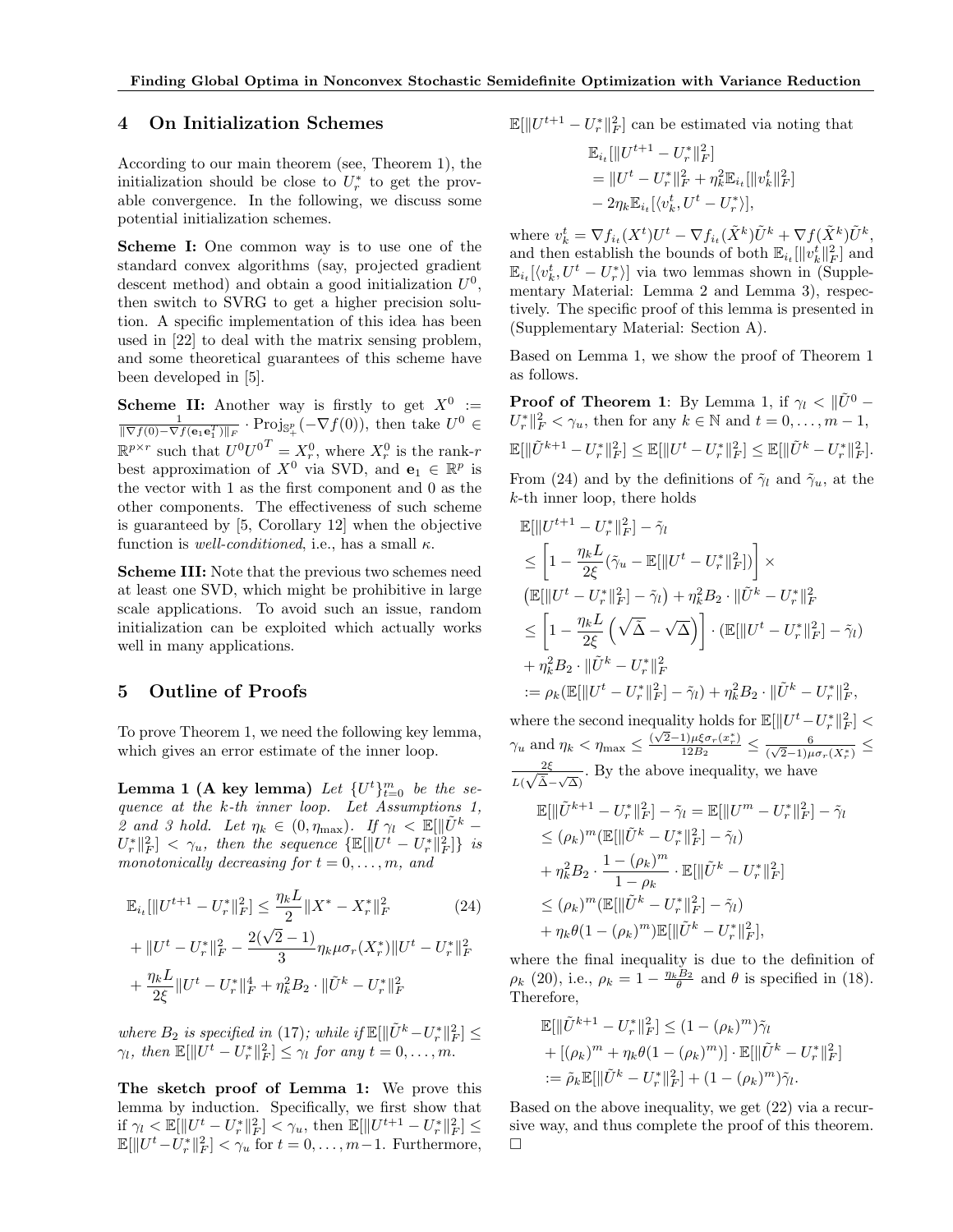# 6 Experiments

In this section, we present two application examples to show the effectiveness of the proposed algorithm and also verify our developed theoretical results.

#### 6.1 Matrix Sensing

We consider the following matrix sensing problem

$$
\min_{X \succeq 0} \quad f(X) = \frac{1}{2n} \sum_{i=1}^{n} (b_i - \langle A_i, X \rangle)^2,
$$

where  $X \in \mathbb{R}^{p \times p}$  is a low-rank matrix,  $A_i \in \mathbb{R}^{p \times p}$  is a sub-Gaussian independent measurement matrix of the *i*-th sample,  $b_i \in \mathbb{R}$ , and  $n \in \mathbb{N}$  is the sample size.

Specifically, we let  $p = 5000$ , the optimal matrix  $X^* :=$  $U^*U^{*T}$  be a low-rank matrix with rank $(X^*)=5$  and the sample size  $n = 10p$ . In such high-dimensional regime, the generic semidefinite optimization methods generally do not work. Therefore, we only compare the performance of the low-rank factorization based methods, i.e., FGD [5], SFGD, and SVRG with three different step sizes studied in this paper. In this experiment,  $r$  is set as  $r^*$ , and the initialization is constructed via the optimum  $U^*$  with a random perturbation, and the step sizes for all algorithms are tuned in the handoptimal way (shown in the figure). For three SVRG algorithms, the update frequency of the inner loop  $m$ is set as the sample size  $n$ . The experiment results are shown in Figure 2. An epoch of SFGD includes n iterations of SFGD, an epoch of FGD is exactly an iteration of FGD, and an epoch of SVRG is an iteration of outer loop. The iterative error curves of SVRG, SFGD and FGD are shown along epochs since all of them exploit a full scan of gradients over sample per epoch and their computational complexities per epoch are thus comparable.



Figure 2: Experiments for matrix sensing problem. Left: trends of iterative errors of five algorithms. Right: trend of iterative error of FGD. It requires about 20, 50 and 500 epochs for SVRG, SFGD and FGD respectively, to achieve the precision  $3 \times 10^{-6}$ .

From Figure 2, we can observe that all three SVRG algorithms converge exponentially fast to the global optimum with high precisions. To achieve the precision

3×10−<sup>6</sup> , it requires about 50 and 500 epochs for SFGD and FGD, respectively, while about 20 epochs are generally sufficient for three SVRG algorithms. In terms of epoch number, the considered SVRG methods are much faster than both FGD and SFGD. These experiment results demonstrate the effectiveness of SVRG and also verify our developed theoretical results.

#### 6.2 Ordinal Embedding

In this subsection, we apply SVRG to the ordinal embedding problem, of which the Stochastic Triplet Embedding (STE) [23] is one of the typical models. The objective function is shown as follows:

$$
f(X) = \frac{1}{|\mathcal{C}|} \sum_{c \in \mathcal{C}} \ell_c(X) + \lambda \cdot \text{tr}(X),
$$

where  $\mathcal C$  is a set of ordinal constraints,  $|\mathcal C|$  is its cardinality, and  $\ell_c$  is the logistic loss. To show the effectiveness of the considered SVRG methods, we compare the performance of SVRG (using fixed,  $SBB_0$  and  $SBB_\epsilon$ step sizes, where  $\epsilon = 0.02$ ) with SFGD, FGD and the projected gradient descent (ProjGD) method, where the last two are batch methods.

A. Music artist dataset: We implement SVRG on the first real world dataset called Music artist dataset, collected by [11] via a web-based survey. In this dataset, there are 1032 users and 412 music artists. The number of triplets on the similarity between music artists is 213472. A *triplet*  $(i, j, k)$  indicates an ordinal constraint like  $d_{ij}^2(X) \leq d_{ik}^2(X)$ , which means that "music artist i is more similar to artist j than artist k", where  $d_{ij}^2(X)$  is the Euclidean distance between artists i and j,  $i, j, k \in \{1, \ldots, p\}$ , and p is the number of total kinds of music artists. Specifically, we use the data pre-processed by [23] via removing the inconsistent triplets from the original dataset. In this dataset, there are 9107 triplets for  $p = 400$  artists. The genre labels for all artists are gathered using Wikipedia, to distinguish nine music genres (rock, metal, pop, dance, hip hop, jazz, country, gospel, and reggae).

For each method, we implement independently 50 trials, and then record their test errors. For each trail, 80% triplets are randomly picked as the training set and the rest as the test set. All methods start with the same initial point, which is chosen randomly. Each curve in Figure 3 shows the trend of test error of one method with respect to the epoch number.

From Figure 3, SVRG with SBB step sizes can significantly speed up SFGD and the batch methods in terms of epoch number. Particularly, the test error curves of two SVRG-SBB methods decay much faster than those of SFGD, FGD and ProjGD at the initial 50 epochs.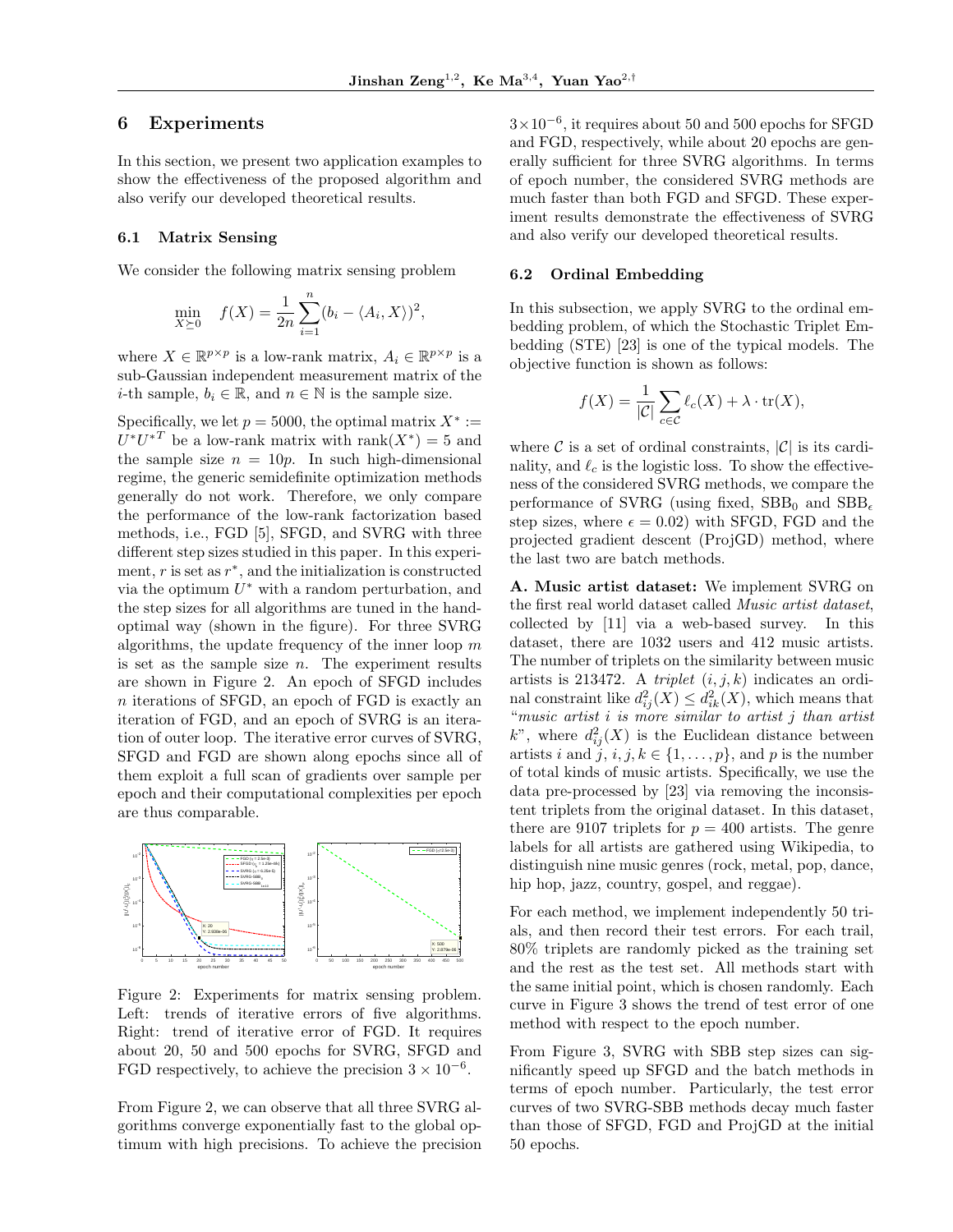

Figure 3: Experiments for Music artist data. To achieve the test error 0.22, about 40 epochs for SVRG- $SBB<sub>0</sub>$  and  $SVRG-SBB<sub>0.02</sub>$ , and 130 epochs for SVRG (fixed step size), and 260 epochs for both SFGD and FGD, and 1600 epochs for ProjGD are required.

B. eurodist dataset: We implement SVRG on another real world dataset called eurodist dataset, which describes the "driving" distances between 21 cities in Europe, and is available in the stats library of R. In this dataset, there are 21945 comparisons in total. A quadruplet  $(i, j, k, l)$  indicates an ordinal constraint like  $d_{ij}^2(X) \leq d_{kl}^2(X)$ , which means that "the distance" between cities i and j is shorter than the distance between cities l and k", where  $d_{ij}^2(X)$  is the "driving" distance between cities i and j,  $i, j, k, l \in \{1, \ldots, 21\}.$ One of the main task of this dataset is to embed these 21 cities in 2-dimensional space.

In this experiment, we first abstract all 3990 triplet ordinal comparisons from the total data set, and then use these triplets for learning. A *triplet*  $(i, j, k)^4$  indicates an ordinal constraint like  $d_{ik}^2(X) \leq d_{jk}^2(X)$ , which means that "the distance between cities  $i$  and  $k$ is less than the distance between cities  $j$  and  $k$ ". For each method, we implement independently 50 trials, and then record their test errors. For each trail, 80% triplets are randomly picked as the training set and the rest as the test set. All methods start with the same initial point, which is chosen randomly. Each curve in Figure 4 shows the trend of test error of one method with respect to the epoch number. The embedding results of all algorithms via comparing with the classical MDS (using the Matlab commond: mds.m) which is allowed to use the actual distance scores between all cities, are shown in (Supplementary Material: Appendix B).

From Figure 4, SVRG with SBB step sizes can speed up SFGD and both batch methods in terms of epoch number. Particularly, the test error curves of two SVRG-SBB methods decay much faster than those of SFGD, FGD and ProjGD at the initial 50 epochs.



Figure 4: Experiments for eurodist dataset. To achieve the test error 0.057, about 40 epochs for  $\text{SVRG-SBB}_0$ and  $\text{SVRG-SBB}_{0.1}$ , and 150 epochs for SVRG with a fixed step size, and 300 epochs for SFGD and FGD, and more than 450 epochs for ProjGD are required.

#### 7 Conclusion

In this paper, we consider a nonconvex stochastic semidefinite optimization problem, which emerges in many fields of science and engineering. For the first time up to our knowledge, provable global linear convergence is established for stochastic variance reduced gradient (SVRG) algorithms to solve this nonconvex problem. Specifically, under common assumptions of restricted strong convexity of the objective function and small rank-r approximation error, we can show that SVRG can converge to a global optimum at a linear rate as long as the initialization lies in a neighborhood of the optimum. The initial choice condition significantly improves the existing results for deterministic gradient descent. Moreover, our choice of step sizes includes both fixed and adaptive ones using Barzilai-Borwein (BB) step size with stabilization in nonconvex settings. Application examples show that the proposed scheme is promising in fast solving some large scale problems.

## Acknowledgment

The work of Jinshan Zeng is supported in part by the National Natural Science Foundation (NNSF) of China (No.61603162, 11501440), and the Doctoral startup foundation of Jiangxi Normal University. Yuan Yao's work is supported in part by HKRGC grant 16303817, 973 Program of China (No. 2015CB85600, 2012CB825501), NNSF of China (No. 61370004, 11421110001), as well as grants from Tencent AI Lab, Si Family Foundation, Baidu BDI, and Microsoft Research-Asia.

<sup>&</sup>lt;sup>4</sup>A triplet  $(i, j, k)$  is a special quadruplet  $(i, k, j, k)$ . We only use all triplets in this experiment because the existing and our codes are only suitable for dealing with triplet ordinal constraints. We will further prepare the codes for dealing with the quadruplet ordinal constraints.